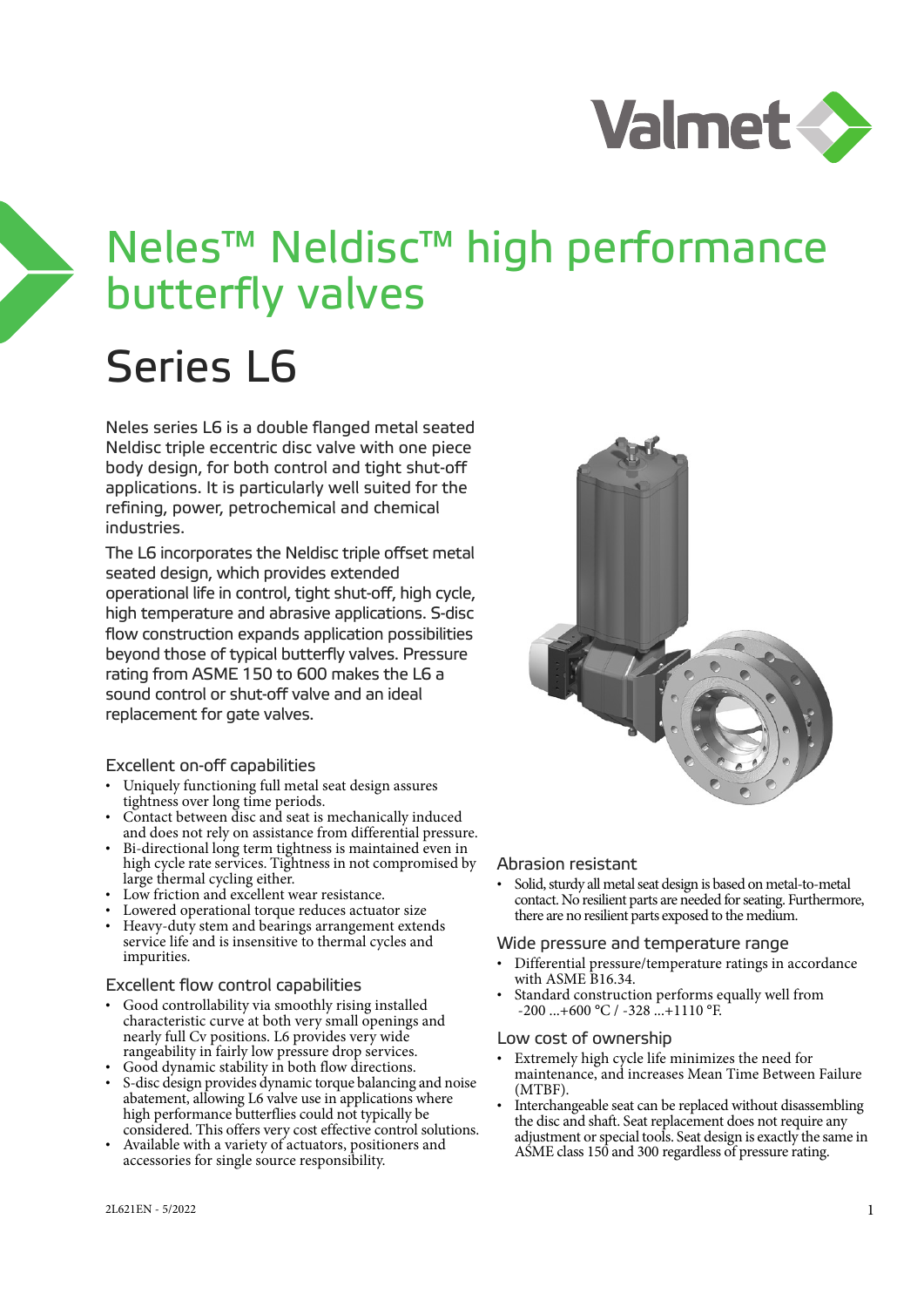### Exploded view



### Parts list

| Part no.        | Part name               | <b>Material</b>                                                                                                                          |
|-----------------|-------------------------|------------------------------------------------------------------------------------------------------------------------------------------|
|                 | Body                    | Carbon Steel ASTM A216 Type WCB / 316 Stainless Steel ASTM A351 Type CF8M                                                                |
| $\overline{2}$  | Clamp ring              | 316 Stainless Steel ASTM A182 type F316 / 316 Stainless Steel ASTM A351 Type CF8M                                                        |
| 3               | Disc                    | 316 stainless steel ASTM A351 type CF8M                                                                                                  |
| $\overline{4}$  | Seat ring               | Incoloy <sup>®</sup> 825 hard chrome plated DN 100-750 / 4"-30"<br>W:no 1.4418 (Avesta® 248 SV) hard chrome plated DN 800-1500 / 32"-64" |
| 9               | Gland                   | 316 stainless steel ASTM A351 type CF8M                                                                                                  |
| 10              | Blind flange            | 316 stainless steel ASTM A351 type CF8M                                                                                                  |
| 11              | Drive shaft             | 17-4PH stainless steel hard chrome plated                                                                                                |
| 12              | Shaft                   | 17-4PH stainless steel hard chrome plated                                                                                                |
| 13              | Key                     | 329 stainless steel                                                                                                                      |
| 14              | Cylindrical pin         | 17-4PH stainless steel                                                                                                                   |
| 15              | Bearing (upper & lower) | Cobalt based aloy / Nitronic <sup>®</sup> 60                                                                                             |
| 16              | Thrust bearing          | Cobalt based alloy                                                                                                                       |
| 17              | Anti extrusion ring     | Stainless steel                                                                                                                          |
| 18              | Gasket                  | Graphite                                                                                                                                 |
| 19              | Body seal               | Graphite                                                                                                                                 |
| 20              | Gland packing           | PTFE / Graphite.                                                                                                                         |
| 24              | Stud                    | Stainless steel                                                                                                                          |
| 25              | Nut                     | Stainless steel                                                                                                                          |
| 26a             | Stud                    | Stainless steel                                                                                                                          |
| 26 <sub>b</sub> | Nut                     | Stainless steel                                                                                                                          |
| 27              | Socket screw            | Stainless steel                                                                                                                          |
| 30              | Spring washer           | Stainless steel                                                                                                                          |
| 42              | Retaining plate         | Stainless steel                                                                                                                          |
| 44              | Spring stack            | Stainless steel                                                                                                                          |

### Neldisc triple eccentric seating principle

The disc of the valve is machined to close tolerances, to create an elliptical shape, similar to an oblique slice taken from a solid metal cone. When the valve is closed, the elliptical disc at the major axis displaces the seat ring outward, causing the seat ring to contact the disc at the minor axis. The seat ring is able to move freely in a plane in its recess, to accomodate the disc in an optimal manner. When the valve is opened, the contact is released, and the seat ring returns to its original circular shape.

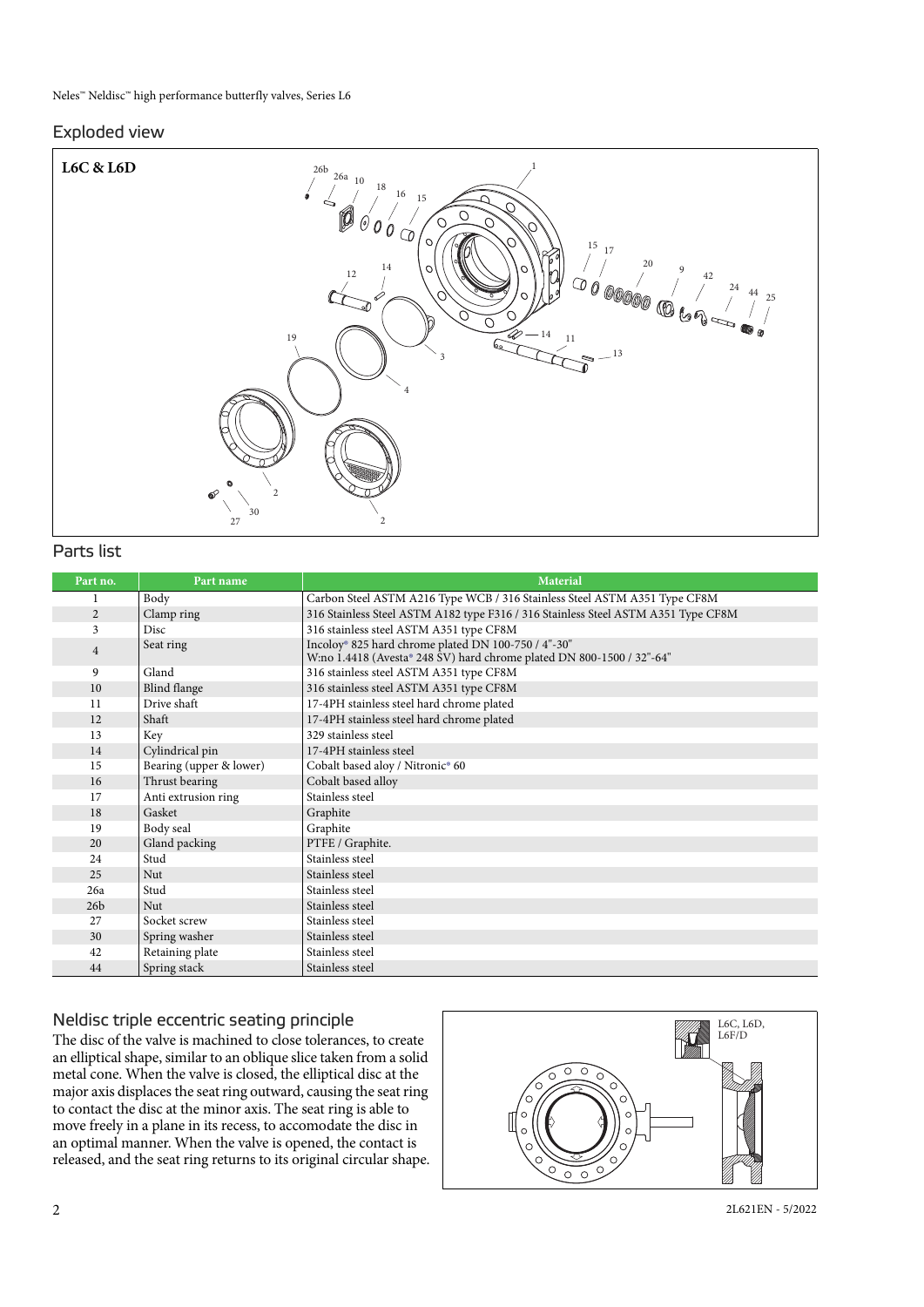### Technical specifications

Valve ratings ASME Class 150, 300, 600, and PN10-50.

### Sizes and end connection types

ASME cl. 150 valves are available in sizes 4"-80" (DN 100-2000). ASME cl. 300 valves are available in sizes 4"-56" (DN 100-1400). ASME cl. 600 valves are available in sizes 4"-36" (DN 100-900). Flanges are designed as per:

- ASME B16.5 for 4"-24" (DN 100-600) valves
- ASME B16.47 series A for 28" (DN 700) and bigger sizes.

ASME B16.47 series B flanges are available upon request. ASME cl. 150 & 300 face-to-face dimensions are acc. to ISO 5752 series 13.

ASME cl. 600 face-to-face dimensions are acc. to ISO 5752 series14.

### Inherent flow characteristic

| Standard: | Equal percentage          |
|-----------|---------------------------|
| S-disc:   | Modified equal percentage |

Valve tightness (bi-directionally)

- Standard seat, code A:
	- ANSI Class V
	- ISO 5208, rate D, air
	- DIN 3230 rate 3
	- 10 x ISO 5208 rate D with RH hand lever

### Flow data

Flow coefficients of L6 Neldisc triple eccentric disc valves.

|                |        |                 | <b>Cv-values</b> |        |        |          |
|----------------|--------|-----------------|------------------|--------|--------|----------|
| <b>Size</b>    |        | <b>Standard</b> |                  |        | S-Disc |          |
|                | #150   | #300            | #600/300         | #150   | #300   | #600/300 |
| $\overline{4}$ | 189    | 189             | 189              | 160    | 160    | 160      |
| 6              | 546    | 546             | 546              | 410    | 410    | 410      |
| 8              | 1080   | 978             | 978              | 730    | 670    | 670      |
| 10             | 2150   | 1830            | 1830             | 1401   | 1200   | 1200     |
| 12             | 3650   | 2790            | 2790             | 2300   | 1817   | 1817     |
| 14             | 5250   | 4220            | 2790             | 3314   | 2726   | 1817     |
| 16             | 7250   | 5540            | 4220             | 4183   | 3500   | 2726     |
| 18             | 10000  | 6810            | 5540             | 5338   | 4170   | 3500     |
| 20             | 14300  | 9110            | 6810             | 7300   | 5732   | 4170     |
| 24             | 15900  | 10400           | 10400            | 8400   | 6720   | 6720     |
| 28             | 25100  | 16300           | 16300            | 12614  | 10488  | 10488    |
| 30             | 24100  | 15900           | 15900            | 12344  | 10339  | 10339    |
| 32             | 39500  | 23700           | 23700            | 17277  | 14761  | 14761    |
| 36             | 53000  | 24300           | 24300            | 23085  | 14993  | 14993    |
| 40             | 69600  | 36700           |                  | 30039  | 22266  |          |
| 42             | 66300  | 35700           |                  | 29395  | 22013  |          |
| 48             | 80700  | 34000           |                  | 36106  | 21550  | ۰        |
| 52             | 127000 | 73600           |                  | 52395  | 46954  |          |
| 56             | 117000 | 69800           |                  | 50693  | 45777  |          |
| 60             | 112000 | 67400           |                  | 49563  |        |          |
| 64             | 149000 |                 |                  | 66646  |        |          |
| 72             | 221000 |                 | $\overline{a}$   | 110782 |        |          |
| 80             | 203000 |                 |                  | 105086 |        |          |

- Optional tightness:
	- API 598 (metal seated),
	- ANSI Class VI
	- ISO 5208 rate A, air (4" 30")

### Safety features

- Fire-tested per API 607, 6th edition and BS 6755 part 2.
- Fugitive emission control with live loaded stem sealing as standard, ISO 15848 & TA-Luft/VDI 2440.
- Rugged single piece double flanged body eliminates potential leak paths associated with jointed bodies.
- Positive shaft blow-out prevention.

### **Options**

- S-Disc, flow balancing trim, see bulletin 2 S-L1 20
- Oxygen construction for gaseous oxygen service
- High temperature design
- High cycle/cycling design
- Erosion resistant design
- **Cryogenic**
- Steam jacket, heat tracing
- NACE MR0103/MR0175

Conventional butterfly valve flow



### S-Disc™ flow



S-Disc design offers stable flow control, reduced dynamic torque, noise level and vibration. For more information see technical bulletin 2SL120.

Not recommended mounting position coding for valveactuator unit if using S-Disc: A-HL, B-HL, C-HL and D-HL.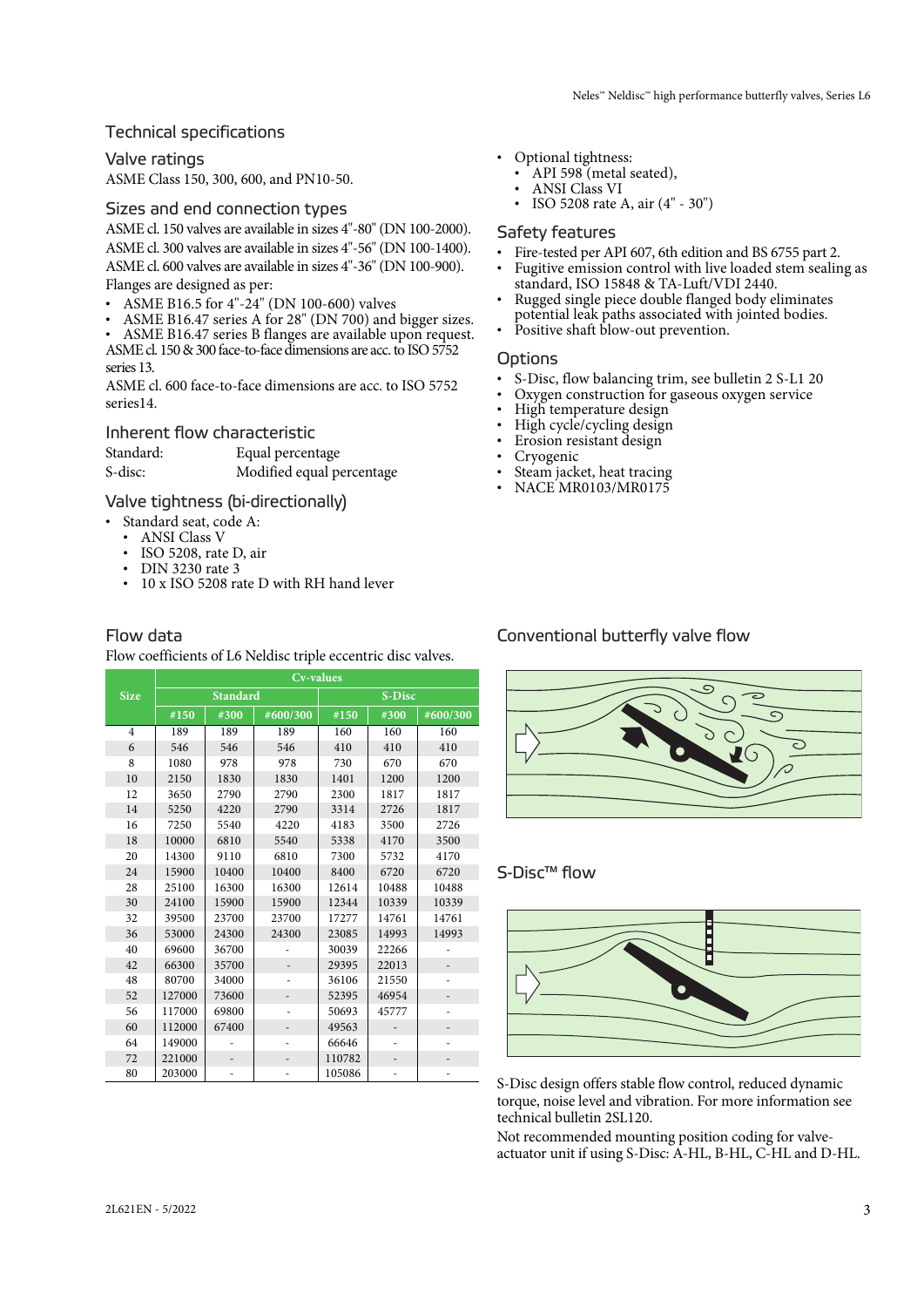### Constructions

### **Standard**

Fire-tested construction in accordance with API 607 is standard. Standard design also carries a live loaded stem packing.

### Cryogenic



L6 is an excellent valve for cryogenic applications, temperatures -200 … -46 °C / -320 … -50 °F. Tight sealing over a wide range of cryogenic temperatures is accomplished with a high nickel alloy seat which maintains its mechanical properties even at cryogenic temperatures. The testing of these valves is done in the cryogenic laboratory. The testing procedure is agreed together with customer to fulfill the available standards and requirements.

### Abrasive

The disc can be protected against erosion by HCr plating or cobalt based alloy. The shaft is protected by special bearing bushings and can be flushed with a purge.

### High temperature



Service temperatures above +425 °C / +800 °F require high temperature construction with cobalt based alloy bearings and high temperature alloy shafts and seat. +600 °C / +1110 °F, consult the factory for proper material selection and higher temperatures.

### NACE

L6 Neldisc valves are available to comply with NACE MR 0103 or NACE MR 0175.



For applications requiring constant higher temperature levels, the L6 valve can be equipped with steam jacket to prevent e.g. liquid sulphur to chrystallize. The bearing area is protected by an O-ring to prevent contaminant particles from entering the bearing and packing area.

### Steam jacket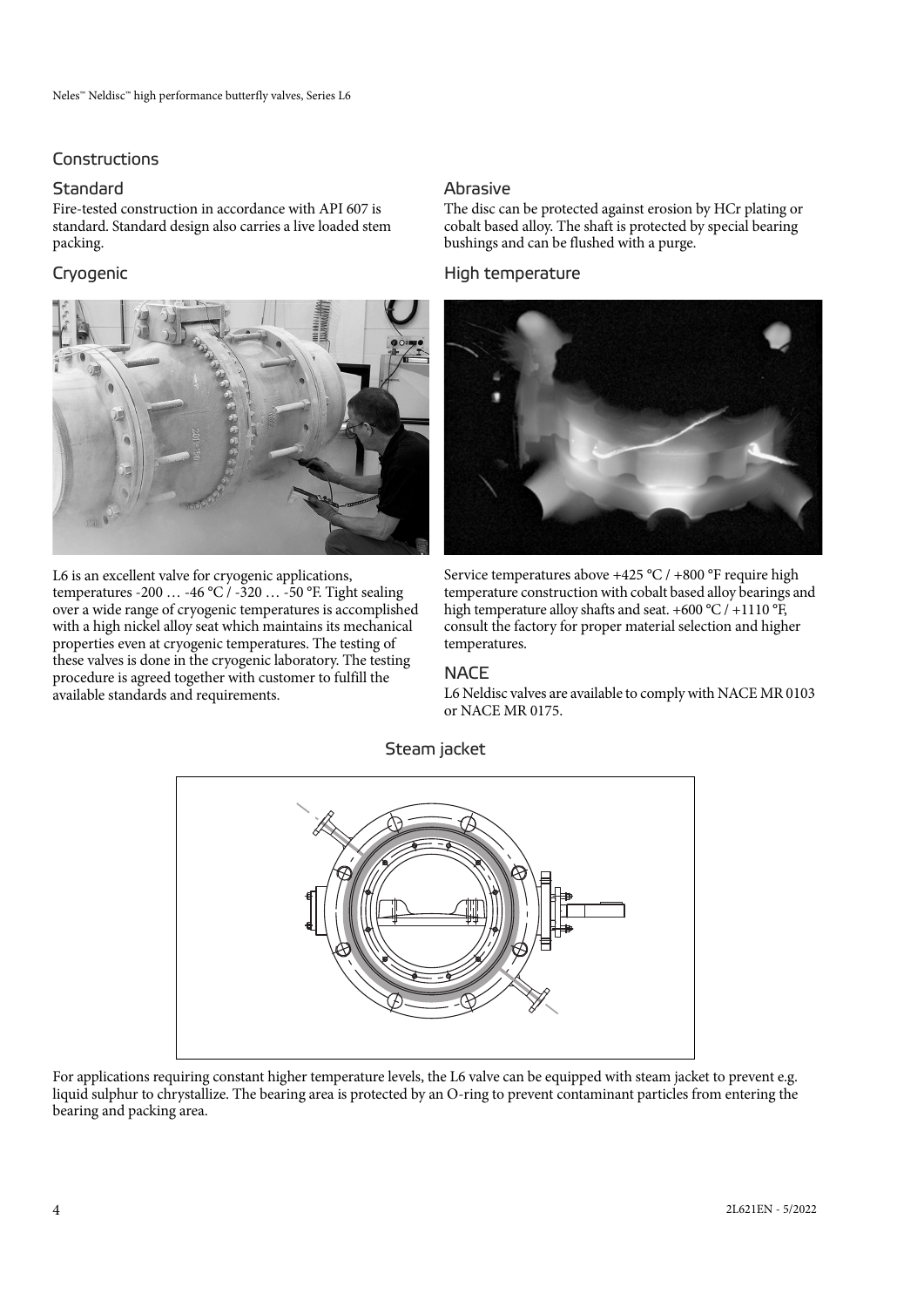

### Pressure/temperature ratings for valve body, **WCB**

Pressure/temperature ratings for valve body, CF8M

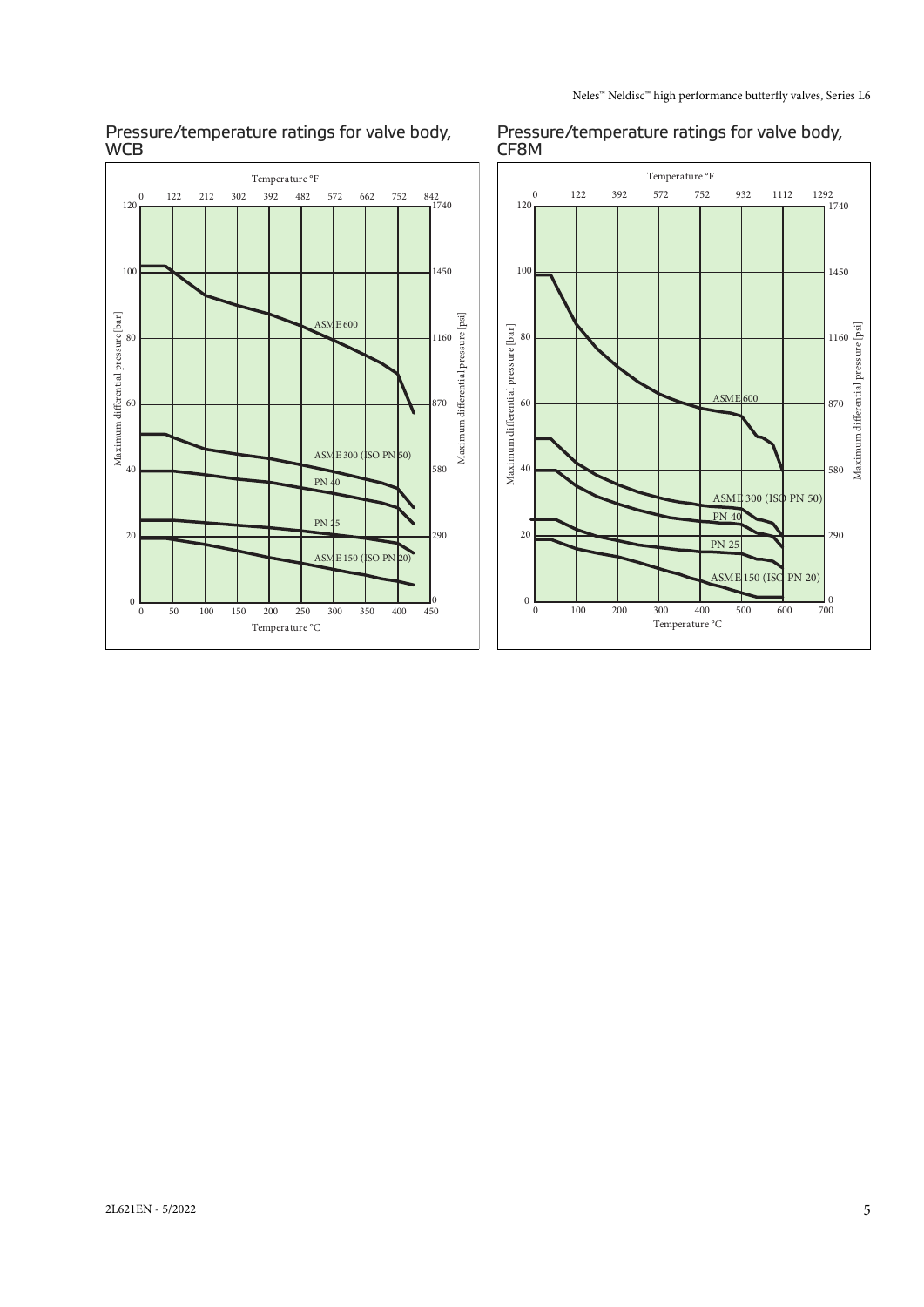### Dimensions



### L6C, ASME CLASS 150

| <b>NPS</b> | Dimensions, mm |                |      |       |        |    |      |      |     |                         |              |       | Ū   | $\overline{\mathbf{V}}$ |              |                          |      |      |      |
|------------|----------------|----------------|------|-------|--------|----|------|------|-----|-------------------------|--------------|-------|-----|-------------------------|--------------|--------------------------|------|------|------|
|            | $\mathbf{A}$   | A <sub>1</sub> | øB   | øB1   | øH     | øD | C    | E    | øO  | $\overline{\mathbf{R}}$ | $\mathbf{P}$ | M     | N   | $\overline{\mathbf{K}}$ | <sub>S</sub> | T                        | kg   |      |      |
| 4          | 127            | 74             | 230  | 157.2 | 190.5  | 19 | 90   | 273  | 15  | 105                     | 17           | 4.76  | 25  | 248                     | 70           | $\overline{\phantom{a}}$ | 25   | M10  | M8   |
| 6          | 140            | 79             | 280  | 215.9 | 241.3  | 23 | 135  | 330  | 20  | 125                     | 22.2         | 4.76  | 35  | 295                     | 90           | $\overline{\phantom{a}}$ | 40   | M12  | M8   |
| 8          | 152            | 82.5           | 345  | 269.9 | 298.5  | 23 | 160  | 352  | 20  | 125                     | 22.2         | 4.76  | 35  | 317                     | 110          | 32                       | 60   | M12  | M8   |
| 10         | 165            | 88             | 405  | 323.8 | 362    | 26 | 185  | 393  | 25  | 136                     | 27.8         | 6.35  | 46  | 347                     | 110          | 32                       | 85   | M12  | M10  |
| 12         | 178            | 104            | 485  | 381   | 431.8  | 26 | 225  | 451  | 30  | 161                     | 32.9         | 6.35  | 51  | 400                     | 130          | 32                       | 120  | M12  | M10  |
| 14         | 190            | 118            | 535  | 412.8 | 476.3  | 29 | 280  | 490  | 35  | 170                     | 39.1         | 9.52  | 58  | 430                     | 130          | 32                       | 150  | M12  | M10  |
| 16         | 216            | 134            | 595  | 469.9 | 539.8  | 29 | 315  | 545  | 40  | 190                     | 44.2         | 9.52  | 68  | 475                     | 160          | 40                       | 220  | M16  | M10  |
| 18         | 222            | 131            | 635  | 533.4 | 577.9  | 32 | 340  | 568  | 45  | 200                     | 50.4         | 12.7  | 80  | 488                     | 160          | 40                       | 250  | 5/8  | 1/2  |
| 20         | 229            | 129            | 700  | 584.2 | 635    | 32 | 370  | 608  | 50  | 230                     | 55.5         | 12.7  | 90  | 518                     | 160          | 55                       | 320  | 3/4  | 1/2  |
| 24         | 267            | 158            | 815  | 692.2 | 749.3  | 35 | 435  | 669  | 55  | 230                     | 60.6         | 12.7  | 90  | 579                     | 160          | 55                       | 490  | 3/4  | 1/2  |
| $28*$      | 292            | 144            | 925  | 800   | 863.6  | 35 | 464  | 820  | 70  | 300                     | 78.2         | 19.05 | 119 | 701                     | 230          | 90                       | 700  |      | 5/8  |
| $30*$      | 318            | 170            | 985  | 857   | 914.4  | 35 | 492  | 785  | 70  | 300                     | 78.2         | 19.05 | 119 | 666                     | 230          | 90                       | 850  |      | 5/8  |
| $32*$      | 318            | 159            | 1060 | 914   | 977.9  | 42 | 530  | 875  | 85  | 325                     | 94.7         | 22.23 | 146 | 730                     | 230          | 90                       | 1050 |      | 5/8  |
| $36*$      | 330            | 150            | 1170 | 1022  | 1085.8 | 42 | 630  | 995  | 95  | 375                     | 104.8        | 22.23 | 156 | 839                     | 330          | 120                      | 1350 | 11/4 | 3/4  |
| $38*$      | 330            | 150            | 1240 | 1073  | 1149.3 | 42 | 695  | 1085 | 95  | 375                     | 104.8        | 22.23 | 156 | 929                     | 330          | 120                      | 1400 | 11/4 | 3/4  |
| $40*$      | 410            | 222            | 1290 | 1124  | 1200.2 | 42 | 645  | 1090 | 105 | 395                     | 116          | 25.4  | 180 | 913                     | 330          | 120                      | 1600 | 11/4 | 3/4  |
| $48*$      | 470            | 256            | 1510 | 1359  | 1422.4 | 42 | 756  | 1235 | 120 | 425                     | 133.8        | 31.75 | 205 | 1030                    | 330          | 120                      | 2300 | 11/4 | 3/4  |
| $56*$      | 530            | 288            | 1745 | 1575  | 1651   | 48 | 1001 | 1470 | 150 | 530                     | 181          | 38.1  | 280 | 1190                    | 400          | 160                      | 4600 | 11/2 | 11/4 |
| $64*$      | 600            | 370            | 1870 | 1714  | 1790   | 38 | 1097 | 1540 | 165 | 530                     | 181          | 38.1  | 280 | 1260                    | 400          | 160                      | 5200 | 11/2 | 11/4 |
| $72*$      | 356            | 160.5          | 2020 | 1917  | 1957   | 29 | 1130 | 1512 | 135 | 475                     | 148.9        | 31.75 | 225 | 1287                    | 360          | 135                      | 4800 | 11/4 | 7/8  |
| $80*$      | 540            | 274.5          | 2345 | 2213  | 2257   | 45 | 1173 | 1700 | 135 | 475                     | 148.9        | 31.75 | 225 | 1475                    | 360          | 135                      | 6900 | 11/4 | 7/8  |

| <b>NPS</b> | Dimensions, inch |           |       |       |       |      |       |       |      |                         | lb           | Ū    | $\overline{\mathbf{V}}$ |       |       |                          |       |                 |      |
|------------|------------------|-----------|-------|-------|-------|------|-------|-------|------|-------------------------|--------------|------|-------------------------|-------|-------|--------------------------|-------|-----------------|------|
|            | A                | $\bf{A1}$ | øB    | øB1   | øH    | øD   | C.    | E     | øO   | $\overline{\mathbf{R}}$ | $\mathbf{p}$ | M    | N                       | K     | S.    | T                        |       |                 |      |
| 4          | 5.00             | 2.91      | 9.13  | 6.18  | 7.50  | 0.75 | 3.54  | 10.75 | 0.59 | 4.13                    | 0.67         | 0.19 | 0.98                    | 9.76  | 2.76  | $\overline{\phantom{a}}$ | 55    | M10             | M8   |
| 6          | 5.51             | 3.11      | 11.81 | 8.50  | 9.50  | 0.91 | 5.31  | 12.99 | 0.79 | 4.92                    | 0.87         | 0.19 | 1.38                    | 11.61 | 3.54  | $\overline{\phantom{a}}$ | 88    | M12             | M8   |
| 8          | 5.98             | 3.25      | 13.62 | 10.62 | 11.75 | 0.91 | 6.30  | 13.86 | 0.79 | 4.92                    | 0.87         | 0.19 | 1.38                    | 12.48 | 4.33  | 1.26                     | 132   | M12             | M8   |
| 10         | 6.50             | 3.46      | 16.18 | 12.75 | 14.25 | 1.02 | 7.28  | 15.47 | 0.98 | 5.35                    | 1.09         | 0.25 | 1.81                    | 13.66 | 4.33  | 1.26                     | 187   | M12             | M10  |
| 12         | 7.01             | 4.09      | 19.21 | 15.00 | 17.00 | 1.02 | 8.86  | 17.76 | 1.18 | 6.34                    | 1.30         | 0.25 | 2.01                    | 15.75 | 5.12  | 1.26                     | 264   | M12             | M10  |
| 14         | 7.48             | 4.65      | 21.22 | 16.25 | 18.75 | 1.14 | 11.02 | 19.29 | 1.38 | 6.69                    | 1.54         | 0.37 | 2.28                    | 16.93 | 5.12  | 1.26                     | 330   | M12             | M10  |
| 16         | 8.50             | 5.28      | 23.70 | 18.50 | 21.25 | 1.14 | 12.40 | 21.46 | 1.57 | 7.48                    | 1.74         | 0.37 | 2.68                    | 18.70 | 6.30  | 1.57                     | 484   | M <sub>16</sub> | M10  |
| 18         | 8.74             | 5.16      | 25.00 | 21.00 | 22.75 | 1.26 | 13.39 | 22.36 | 1.77 | 7.87                    | 1.98         | 0.50 | 3.15                    | 19.21 | 6.30  | 1.57                     | 550   | 5/8             | 1/2  |
| 20         | 9.02             | 5.08      | 27.52 | 23.00 | 25.00 | 1.26 | 14.57 | 23.94 | 1.97 | 9.06                    | 2.19         | 0.50 | 3.54                    | 20.39 | 6.30  | 2.17                     | 704   | 3/4             | 1/2  |
| 24         | 10.51            | 6.22      | 32.01 | 24.77 | 29.50 | 1.38 | 17.13 | 26.34 | 2.17 | 9.06                    | 2.39         | 0.50 | 3.54                    | 22.80 | 6.30  | 2.17                     | 1078  | 3/4             | 1/2  |
| $28*$      | 11.50            | 5.67      | 36.50 | 31.50 | 34.00 | 1.38 | 18.27 | 32.28 | 2.76 | 11.81                   | 3.08         | 0.75 | 4.69                    | 27.60 | 9.06  | 3.54                     | 1540  |                 | 5/8  |
| $30*$      | 12.52            | 6.69      | 38.74 | 33.75 | 36.00 | 1.38 | 19.37 | 30.91 | 2.76 | 11.81                   | 3.08         | 0.75 | 4.69                    | 26.22 | 9.06  | 3.54                     | 1870  | $\perp$         | 5/8  |
| $32*$      | 12.52            | 6.26      | 41.73 | 36.00 | 38.50 | 1.65 | 20.87 | 34.45 | 3.35 | 12.80                   | 3.73         | 0.88 | 5.75                    | 28.74 | 9.06  | 3.54                     | 2310  |                 | 5/8  |
| $36*$      | 12.99            | 5.91      | 45.98 | 40.25 | 42.75 | 1.65 | 24.80 | 39.17 | 3.74 | 14.76                   | 4.13         | 0.88 | 6.14                    | 33.03 | 12.99 | 4.72                     | 2970  | 11/4            | 3/4  |
| $38*$      | 12.99            | 5.91      | 48.74 | 42.24 | 45.25 | 1.65 | 27.36 | 42.72 | 3.74 | 14.76                   | 4.13         | 0.88 | 6.14                    | 36.57 | 12.99 | 4.72                     | 3080  | 11/4            | 3/4  |
| $40*$      | 16.14            | 8.74      | 50.75 | 44.25 | 47.24 | 1.65 | 25.39 | 42.91 | 4.13 | 15.55                   | 4.57         | 1.00 | 7.08                    | 35.94 | 12.99 | 4.72                     | 3520  | 11/4            | 3/4  |
| $48*$      | 18.50            | 10.08     | 59.49 | 53.50 | 56.00 | 1.65 | 29.76 | 48.62 | 4.72 | 16.73                   | 5.27         | 1.25 | 8.07                    | 40.55 | 12.99 | 4.72                     | 5060  | 11/4            | 3/4  |
| $.56*$     | 20.87            | 11.34     | 68.90 | 62.01 | 65.00 | 1.89 | 39.41 | 57.87 | 5.91 | 20.87                   | 7.13         | 1.50 | 11.02                   | 46.85 | 15.75 | 6.30                     | 10120 | 11/2            | 11/4 |
| $64*$      | 23.62            | 14.57     | 73.62 | 67.48 | 70.47 | 1.50 | 43.19 | 60.63 | 6.50 | 20.87                   | 7.13         | 1.50 | 11.02                   | 49.61 | 15.75 | 6.30                     | 11440 | 11/2            | 11/4 |
| $72*$      | 14.02            | 18.13     | 83.46 | 78.39 | 80.00 | 1.14 | 44.49 | 59.53 | 5.31 | 18.70                   | 5.86         | 1.25 | 8.86                    | 50.67 | 14.17 | 5.31                     | 10560 | 11/4            | 7/8  |
| $80*$      | 21.26            | 10.81     | 92.32 | 87.13 | 88.86 | 1.77 | 46.18 | 66.93 | 5.31 | 18.70                   | 5.86         | 1.25 | 8.86                    | 58.07 | 14.17 | 5.31                     | 15180 | 11/4            | 7/8  |

\*) Size 28" and bigger acc. to ASME B16.47 Series A, drilling for sizes 64" and bigger to be agreed with the factory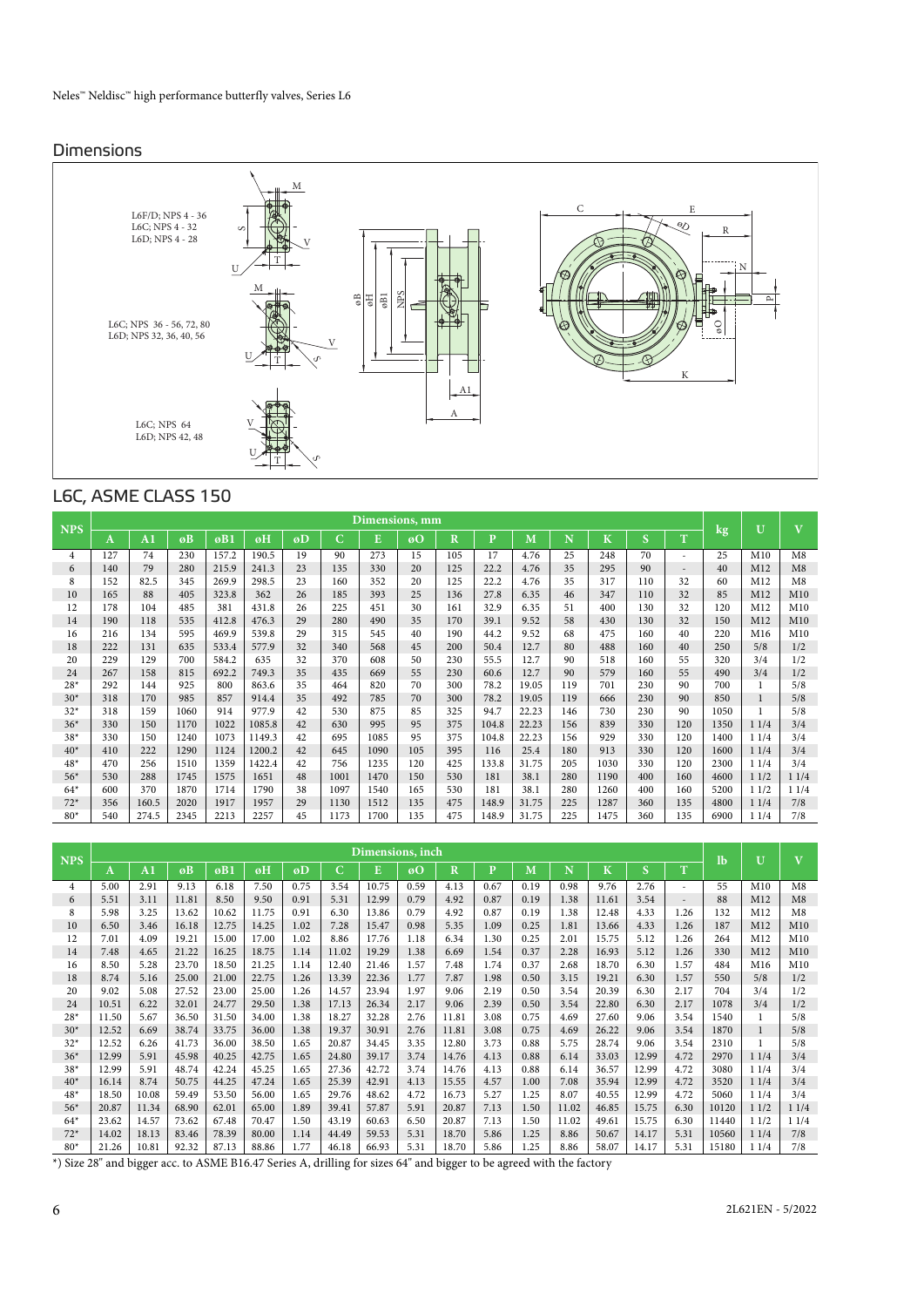### L6D, ASME CLASS 300

|                | Dimensions, mm<br><b>NPS</b> |                |                |                |                |              |                |                  |              |                |              |              | $\mathbf{U}$   | V              |                |                          |               |                 |                     |
|----------------|------------------------------|----------------|----------------|----------------|----------------|--------------|----------------|------------------|--------------|----------------|--------------|--------------|----------------|----------------|----------------|--------------------------|---------------|-----------------|---------------------|
|                | A                            | A <sub>1</sub> | øB             | øB1            | øH             | øD           | $\mathbf C$    | E                | øO           | $\mathbb{R}$   | $\mathbf{p}$ | M            | ${\bf N}$      | $\mathbf K$    | S              | T                        | kg            |                 |                     |
| $\overline{4}$ | 127                          | 74             | 255            | 157.2          | 200            | 23           | 90             | 273              | 15           | 105            | 17           | 4.76         | 25             | 248            | 70             | $\sim$                   | 34            | M10             | M8                  |
| 6              | 140                          | 79             | 320            | 215.9          | 269.9          | 23           | 135            | 330              | 20           | 125            | 22.2         | 4.76         | 35             | 295            | 90             | $\overline{\phantom{a}}$ | 60            | M12             | M8                  |
| 8              | 152                          | 80             | 380            | 269.9          | 330.2          | 26           | 165            | 368              | 25           | 136            | 27.8         | 6.35         | 46             | 322            | 110            | 32                       | 90            | M12             | M10                 |
| 10             | 165                          | 83             | 445            | 323.8          | 387.4          | 29           | 205            | 440              | 35           | 166            | 39.1         | 9.52         | 58             | 382            | 130            | 32                       | 135           | M12             | M10                 |
| 12             | 178                          | 96.5           | 520            | 381            | 450.8          | 32           | 280            | 520              | 45           | 200            | 50.4         | 12.7         | 80             | 440            | 160            | 40                       | 200           | M16             | M14                 |
| 14             | 190                          | 110.5          | 585            | 412.8          | 514.4          | 32           | 335            | 590              | 50           | 230            | 55.5         | 12.7         | 90             | 500            | 160            | 55                       | 250           | M <sub>20</sub> | M14                 |
| 16             | 216                          | 126.5          | 650            | 469.9          | 571.5          | 35           | 375            | 630              | 55           | 230            | 60.6         | 12.7         | 90             | 540            | 160            | 55                       | 330           | M <sub>20</sub> | M14                 |
| 18             | 222                          | 115.5          | 710            | 533.4          | 628.6          | 35           | 395            | 725              | 70           | 310            | 78.2         | 19.05        | 119            | 606            | 230            | 90                       | 420           | $\mathbf{1}$    | 5/8                 |
| 20             | 229                          | 116            | 775            | 584.2          | 685.8          | 35           | 445            | 750              | 70           | 310            | 78.2         | 19.05        | 119            | 631            | 230            | 90                       | 510           | $\mathbf{1}$    | 5/8                 |
| 24             | 267                          | 140            | 915            | 692.2          | 812.8          | 41           | 510            | 810              | 85           | 310            | 94.7         | 22.23        | 146            | 664            | 230            | 90                       | 760           | $\mathbf{1}$    | 5/8                 |
| 26             | 292                          | 140            | 970            | 749            | 876.3          | 45           | 575            | 955              | 95           | 375            | 104.8        | 25.4         | 156            | 799            | 330            | 120                      | 900           | 11/4            | 3/4                 |
| $28*$          | 292                          | 140            | 1035           | 800            | 939.8          | 45           | 575            | 975              | 95           | 395            | 104.8        | 25.4         | 156            | 819            | 330            | 120                      | 1100          | 11/4            | 3/4                 |
| $32*$          | 318                          | 159            | 1150           | 914            | 1054           | 51           | 640            | 1055             | 120          | 425            | 133.8        | 31.75        | 205            | 850            | 330            | 120                      | 1400          | 11/4            | $\mathbf{1}$        |
| $36*$          | 330                          | 165            | 1270           | 1022           | 1168.4         | 54           | 780            | 1175             | 135          | 475            | 149          | 31.75        | 225            | 950            | 360            | 135                      | 1900          | 11/4            | 11/4                |
| $40*$          | 410                          | 165            | 1240           | 1086           | 1155.7         | 45           | 780            | 1175             | 135          | 475            | 149          | 31.75        | 225            | 950            | 360            | 135                      | 1900          | 11/4            | 11/4                |
| $42*$          | 410                          | 205            | 1290           | 1137           | 1206.5         | 45           | 820            | 1260             | 165          | 530            | 181          | 38.1         | 280            | 980            | 360            | 135                      | 2530          | 11/4            | 11/4                |
| $48*$          | 470                          | 255            | 1465           | 1302           | 1371.6         | 51           | 940            | 1380             | 165          | 530            | 181          | 38.1         | 280            | 1100           | 360            | 135                      | 3530          | 11/4            | 11/4                |
| $56*$          | 530                          | 285            | 1710           | 1518           | 1600.2         | 60           | 1110           | 1590             | 200          | 590            | 222.1        | 50.8         | 340            | 1250           | 460            | 180                      | 5650          | 11/2            | 11/2                |
|                |                              |                |                |                |                |              |                | Dimensions, inch |              |                |              |              |                |                |                |                          |               |                 |                     |
| <b>NPS</b>     | $\mathbf{A}$                 | A1             | øB             | øB1            | øH             | øD           | $\mathbf C$    | ${\bf E}$        | øΟ           | $\mathbb R$    | $\mathbf{P}$ | M            | ${\bf N}$      | $\mathbf K$    | S              | T                        | $\mathbf{lb}$ | $\mathbf{U}$    | V                   |
| $\overline{4}$ | 5.00                         | 2.91           | 10.12          | 6.19           | 7.87           | 0.91         | 3.54           | 10.75            | 0.59         | 4.13           | 0.67         | 0.19         | 0.98           | 9.76           | 2.76           | $\overline{\phantom{a}}$ | 75            | M10             | M8                  |
| 6              | 5.51                         | 3.11           | 12.64          | 8.50           | 10.63          | 0.91         | 5.31           | 12.99            | 0.79         | 4.92           | 0.87         | 0.19         | 1.38           | 11.61          | 3.54           | $\mathcal{L}$            | 132           | M12             | M8                  |
| 8              | 5.98                         | 3.15           | 15.12          | 10.62          | 13.00          | 1.02         | 6.50           | 14.49            | 0.98         | 5.35           | 1.09         | 0.25         | 1.81           | 12.68          | 4.33           | 1.26                     | 198           | M12             | M10                 |
| 10             | 6.50                         | 3.27           | 17.72          | 12.75          | 15.25          | 1.14         | 8.07           | 17.32            | 1.38         | 6.54           | 1.54         | 0.37         | 2.28           | 15.04          | 5.12           | 1.26                     | 297           | M12             | M10                 |
| 12             | 7.01                         | 3.80           | 20.71          | 15.00          | 17.75          | 1.26         | 11.02          | 20.47            | 1.77         | 7.87           | 1.98         | 0.50         | 3.15           | 17.32          | 6.30           | 1.57                     | 440           | M16             | M14                 |
| 14             | 7.48                         | 4.35           | 23.19          | 16.25          | 20.25          | 1.26         | 13.19          | 23.23            | 1.97         | 9.06           | 2.19         | 0.50         | 3.54           | 19.69          | 6.30           | 2.17                     | 550           | M20             | M14                 |
| 16             | 8.50                         | 4.98           | 26.18          | 18.50          | 22.50          | 1.38         | 14.76          | 24.80            | 2.17         | 9.06           | 2.39         | 0.50         | 3.54           | 21.26          | 6.30           | 2.17                     | 726           | M20             | M14                 |
| 18             | 8.74                         | 4.55           | 28.00          | 21.00          | 24.75          | 1.38         | 15.55          | 28.54            | 2.76         | 12.20          | 3.08         | 0.75         | 4.69           | 23.86          | 9.06           | 3.54                     | 924           | $\mathbf{1}$    | 5/8                 |
| 20             | 9.02                         | 4.57           | 30.50          | 23.01          | 27.00          | 1.38         | 17.52          | 29.53            | 2.76         | 12.20          | 3.08         | 0.75         | 4.69           | 24.84          | 9.06           | 3.54                     | 1122          | $\mathbf{1}$    | 5/8                 |
| 24             | 10.51                        | 5.51           | 36.00          | 27.25          | 32.00          | 1.61         | 20.08          | 31.89            | 3.35         | 12.20          | 3.73         | 0.88         | 5.75           | 26.14          | 9.06           | 3.54                     | 1672          | $\mathbf{1}$    | 5/8                 |
| 26             | 11.50                        | 5.51           | 38.27          | 29.50          | 34.50          | 1.77         | 22.64          | 37.60            | 3.74         | 14.76          | 4.13         | 1.00         | 6.14           | 31.46          | 12.99          | 4.72                     | 1980          | 11/4            | 3/4                 |
| $28*$<br>$32*$ | 11.50<br>12.52               | 5.51<br>6.26   | 40.75<br>45.28 | 31.50<br>37.80 | 37.00<br>41.50 | 1.77<br>2.01 | 22.64<br>25.20 | 38.39<br>41.54   | 3.74<br>4.72 | 15.55<br>16.73 | 4.13<br>5.27 | 1.00<br>1.25 | 6.14<br>8.07   | 32.24<br>33.46 | 12.99<br>12.99 | 4.72<br>4.72             | 2420<br>3080  | 11/4<br>11/4    | 3/4<br>$\mathbf{1}$ |
| $36*$          | 12.99                        | 6.50           | 50.00          | 40.25          | 46.00          | 2.13         | 30.71          | 46.26            | 5.31         | 18.70          | 5.87         | 1.25         | 8.86           | 37.40          | 14.17          | 5.31                     | 4180          | 11/4            | 11/4                |
|                |                              |                |                |                |                |              |                |                  |              |                |              |              |                |                |                |                          |               |                 |                     |
|                |                              |                |                |                |                |              |                |                  |              |                |              |              |                |                |                |                          |               |                 |                     |
| $40*$          | 16.14                        | 6.50           | 48.74          | 42.75          | 45.50          | 1.77         | 30.71          | 46.26            | 5.31         | 18.70          | 5.87         | 1.25         | 8.86           | 37.40          | 14.17          | 5.31                     | 4180          | 11/4            | 11/4                |
| $42*$          | 16.14                        | 8.07           | 50.75          | 40.35          | 47.50          | 1.77         | 32.28          | 49.61            | 6.50         | 20.87          | 7.13         | 1.50         | 11.02          | 38.58          | 14.17          | 5.31                     | 5566          | 11/4            | 11/4                |
| $48*$<br>$56*$ | 18.50<br>20.87               | 10.04<br>11.22 | 57.76<br>67.24 | 51.25<br>59.75 | 54.00<br>63.00 | 2.01<br>2.36 | 37.01<br>43.70 | 54.33<br>62.60   | 6.50<br>7.87 | 20.87<br>23.23 | 7.13<br>8.74 | 1.50<br>2.00 | 11.02<br>13.39 | 43.31<br>49.21 | 14.17<br>18.11 | 5.31<br>7.09             | 7766<br>12430 | 11/4<br>11/2    | 11/4<br>11/2        |

\*) Size 28" and bigger acc. to ASME B16.47 Series A

### L6F/D & L6F/E, ASME CLASS 600/300

| <b>NPS</b>     | Dimensions, mm |                |       |             |        |      |             |                  |                       |                         |              |        | U    | $\mathbf{V}$ |              |      |               |              |              |
|----------------|----------------|----------------|-------|-------------|--------|------|-------------|------------------|-----------------------|-------------------------|--------------|--------|------|--------------|--------------|------|---------------|--------------|--------------|
|                | $\mathbf{A}$   | A1             | øB    | $\sigma B1$ | øH     | øD   | $\mathbf C$ | E                | $\boldsymbol{\sigma}$ | $\overline{\mathbf{R}}$ | $\mathbf{P}$ | M      | N    | $\mathbf K$  | <sub>S</sub> | T.   | kg            |              |              |
| $\overline{4}$ | 190            | 110            | 275   | 157.2       | 215.9  | 26   | 110         | 270              | 15                    | 125                     | 17           | 4.76   | 25   | 245          | 110          | 32   | 45            | 3/8          | 3/8          |
| 6              | 210            | 125            | 355   | 215.9       | 292.1  | 29   | 150         | 315              | 20                    | 115                     | 22.7         | 4.76   | 35   | 280          | 110          | 32   | 90            | 1/2          | 3/8          |
| 8              | 230            | 177            | 420   | 269.9       | 349.2  | 32   | 225         | 376              | 25                    | 146                     | 27.8         | 6.35   | 46   | 330          | 110          | 32   | 150           | 1/2          | 1/2          |
| 10             | 250            | 145            | 510   | 323.8       | 431.8  | 35   | 220         | 443              | 35                    | 158                     | 39.1         | 9.53   | 58   | 385          | 160          | 40   | 215           | 5/8          | 5/8          |
| 12             | 270            | 181            | 560   | 381         | 489    | 35   | 326         | 612              | 45                    | 230                     | 50.4         | 12.7   | 80   | 532          | 230          | 90   | 350           |              | 3/4          |
| 14             | 290            | 180            | 605   | 412.8       | 527.0  | 38   | 350         | 585              | 45                    | 230                     | 50.4         | 12.7   | 80   | 505          | 230          | 90   | 410           | $\mathbf{1}$ | 3/4          |
| 16             | 310            | 202            | 685   | 469.9       | 603.2  | 41   | 400         | 666              | 50                    | 230                     | 55.5         | 12.7   | 90   | 576          | 230          | 90   | 450           |              | 3/4          |
| 18             | 330            | 220            | 745   | 533.4       | 654.0  | 45   | 420         | 629              | 55                    | 239                     | 60.6         | 12.7   | 90   | 539          | 230          | 90   | 600           | 11/2         | $\sim$       |
| 20             | 350            | 243.5          | 815   | 584.2       | 723.9  | 45   | 460         | 778              | 70                    | 278                     | 78.15        | 19.05  | 119  | 659          | 230          | 90   | 895           | -1           | $\mathbf{1}$ |
| 24             | 390            | 256.5          | 940   | 692.2       | 838.2  | 51   | 490         | 1451             | 85                    | 846                     | 94.625       | 22.225 | 146  | 1305         | 330          | 120  | 1225          | 11/4         | 11/4         |
| $28*$          | 430            | 200            | 1075  | 800         | 863.6  | 48   | 565         | 1605             | 95                    | 980                     | 104.825      | 22.225 | 156  | 1449         | 330          | 120  | 1625          | 11/4         | 11/4         |
| $30*$          | 430            | 200            | 1130  | 857         | 1022.3 | 54   | 646         | 1006             | 95                    | 381                     | 104.825      | 22.225 | 156  | 850          | 330          | 120  | 1795          | 11/4         | 11/4         |
| 36             | 510            | 345            | 1314  | 987.2       | 1193.8 | 66.7 | 710         | 1600             | 135                   | 890                     | 148.95       | 31.75  | 225  | 1375         | 360          | 135  | 2770          | 11/4         | 11/4         |
|                |                |                |       |             |        |      |             |                  |                       |                         |              |        |      |              |              |      |               |              |              |
|                |                |                |       |             |        |      |             | Dimensions, inch |                       |                         |              |        |      |              |              |      |               |              |              |
| <b>NPS</b>     | A              | A <sub>1</sub> | øB    | øB1         | øH     | øD   | $\mathbf C$ | E                | $\boldsymbol{\delta}$ | $\mathbb{R}$            | $\mathbf{p}$ | M      | N    | $\mathbf K$  | S            | T.   | $\mathbf{lb}$ | U            | $\mathbf{V}$ |
| 4              | 7.48           | 4.33           | 10.75 | 6.19        | 8.50   | 1.02 | 4.33        | 10.63            | 0.59                  | 4.92                    | 0.67         | 0.19   | 0.98 | 9.65         | 4.33         | 1.26 | 99            | 3/8          | 3/8          |
| 6              | 8.27           | 4.92           | 14.02 | 8.50        | 11.50  | 1.14 | 5.91        | 12.40            | 0.79                  | 4.53                    | 0.89         | 0.19   | 1.38 | 11.02        | 4.33         | 1.26 | 198           | 1/2          | 3/8          |
| 8              | 9.06           | 6.97           | 16.54 | 12.13       | 13.75  | 1.26 | 8.86        | 14.80            | 0.98                  | 5.75                    | 1.09         | 0.25   | 1.81 | 12.99        | 4.33         | 1.26 | 330           | 1/2          | 1/2          |
| 10             | 9.84           | 5.71           | 20.00 | 14.00       | 17.00  | 1.38 | 8.66        | 17.44            | 1.38                  | 6.22                    | 1.54         | 0.38   | 2.28 | 15.16        | 6.30         | 1.57 | 473           | 5/8          | 5/8          |
| 12             | 10.63          | 7.13           | 22.01 | 15.00       | 19.25  | 1.38 | 12.83       | 24.09            | 1.77                  | 9.06                    | 1.98         | 0.50   | 3.15 | 20.94        | 9.06         | 3.54 | 770           | 1            | 3/4          |
| 14             | 11.42          | 7.09           | 23.82 | 16.26       | 20.75  | 1.50 | 13.78       | 23.03            | 1.77                  | 9.06                    | 1.98         | 0.50   | 3.15 | 19.88        | 9.06         | 3.54 | 902           | 1            | 3/4          |
| 16             | 12.20          | 7.95           | 27.01 | 20.00       | 23.75  | 1.61 | 15.75       | 26.22            | 1.97                  | 9.06                    | 2.19         | 0.50   | 3.54 | 22.68        | 9.06         | 3.54 | 990           |              | 3/4          |
| 18             | 12.99          | 8.66           | 29.25 | 21.00       | 25.75  | 1.77 | 16.54       | 24.76            | 2.17                  | 9.41                    | 2.39         | 0.50   | 3.54 | 21.22        | 9.06         | 3.54 | 1320          | 11/2         | $\sim$       |
| 20             | 13.78          | 9.59           | 32.22 | 21.26       | 28.50  | 1.77 | 18.11       | 30.63            | 2.76                  | 10.94                   | 3.08         | 0.75   | 4.69 | 25.94        | 9.06         | 3.54 | 1969          | -1           | $\mathbf{1}$ |
| 24             | 15.35          | 10.10          | 37.50 | 24.72       | 33.00  | 2.01 | 19.29       | 57.13            | 3.35                  | 33.31                   | 3.73         | 0.88   | 5.75 | 51.38        | 12.99        | 4.72 | 2695          | 11/4         | 11/4         |
| $28*$          | 16.93          | 7.87           | 42.24 | 30.31       | 34.00  | 1.89 | 22.24       | 63.19            | 3.74                  | 38.58                   | 4.13         | 0.88   | 6.14 | 57.05        | 12.99        | 4.72 | 3575          | 11/4         | 11/4         |
| $30*$          | 16.93          | 7.87           | 44.49 | 29.50       | 40.25  | 2.13 | 25.43       | 39.61            | 3.74                  | 15.00                   | 4.13         | 0.88   | 6.14 | 33.46        | 12.99        | 4.72 | 3949          | 11/4         | 11/4         |

\*) Size 28"and bigger acc. to ASME B16.47 Series A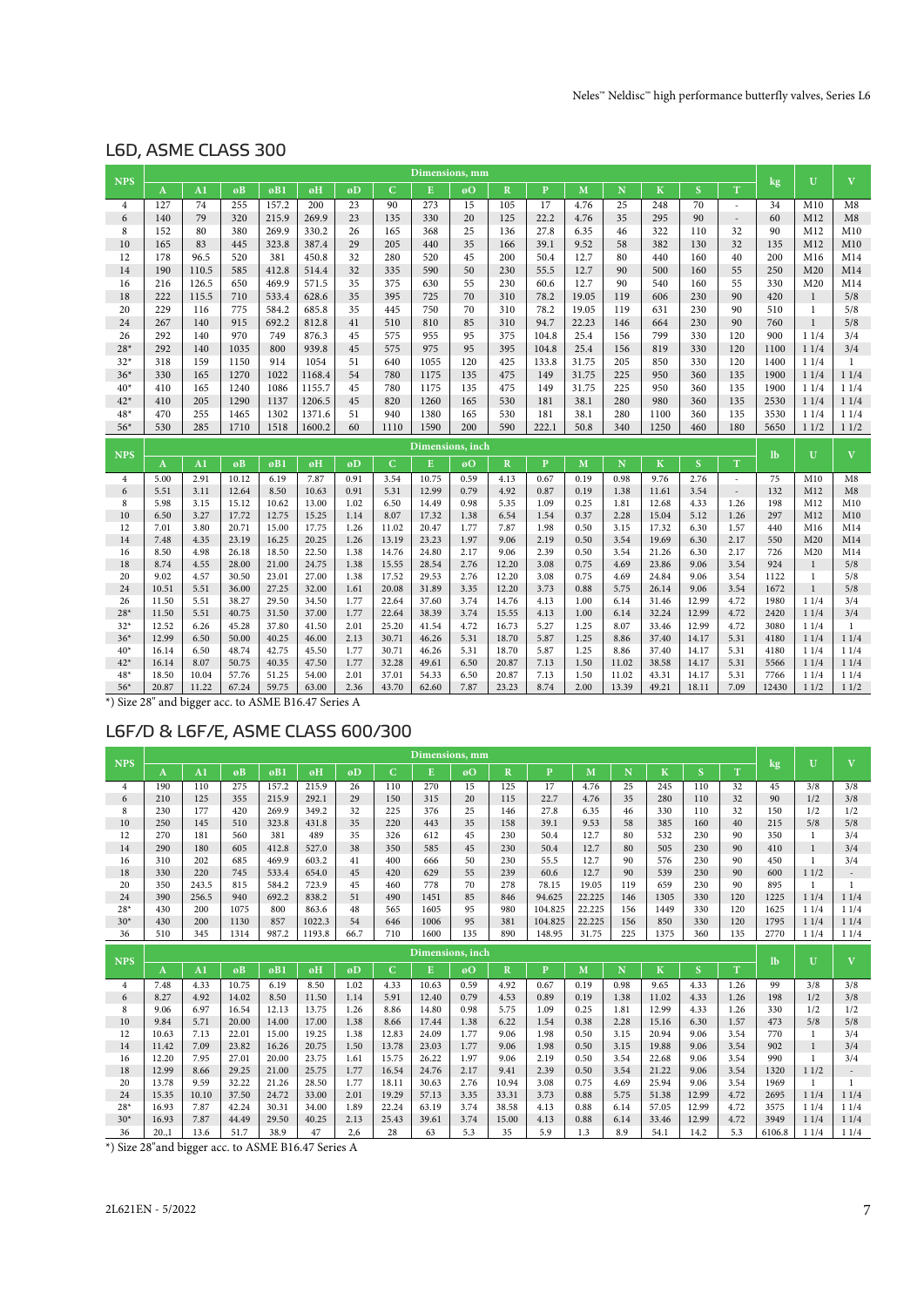

|             |     |     | Dimensions in mm |     |                |    |             | Dimensions in inch |       |      |      |                | <b>lbs</b> |
|-------------|-----|-----|------------------|-----|----------------|----|-------------|--------------------|-------|------|------|----------------|------------|
| <b>Type</b> |     | G   |                  |     | $\overline{ }$ | kg | <b>Type</b> |                    | G.    |      |      | $\overline{ }$ |            |
| M07         | 196 | 152 | 58               | 38  | 160            |    | M07         | 7.72               | 5.98  | 2.28 | 1.52 | 6.30           | 6          |
| M10         | 297 | 239 | 67               | 52  | 200            |    | M10         | 11.69              | 9.41  | 2.64 | 2.05 | 7.87           | 11         |
| M12         | 357 | 282 | 81               | 66  | 315            | 10 | M12         | 14.06              | 11.10 | 3.19 | 2.63 | 12.40          | 21         |
| M14         | 435 | 345 | 93               | 89  | 400            | 18 | M14         | 17.13              | 13.58 | 3.68 | 3.52 | 25.75          | 40         |
| M15         | 532 | 406 | 105              | 123 | 500            | 31 | M15         | 20.94              | 15.98 | 4.15 | 4.84 | 19.69          | 68         |
| M16         | 642 | 466 | 126              | 154 | 600            | 45 | M16         | 25.28              | 18.35 | 4.98 | 6.06 | 23.62          | 99         |
| M25         | 597 | 412 | 160              | 182 | 600            | 61 | M25         | 23.28              | 16.07 | 6.24 | 7.10 | 23.40          | 134        |







on pages 7 - 9.

| <b>Type</b>                   |             |      | Dimensions in mm |                         |     | <b>NPT</b> | kg. |
|-------------------------------|-------------|------|------------------|-------------------------|-----|------------|-----|
|                               | $\mathbf X$ | G    | F                | $\overline{\mathbf{V}}$ |     |            |     |
| <b>B1C6</b>                   | 90          | 260  | 400              | 36                      | 283 | 1/4        | 4,2 |
| B <sub>1</sub> C <sub>9</sub> | 110         | 315  | 455              | 43                      | 279 | 1/4        | 9,6 |
| <b>B1C11</b>                  | 135         | 375  | 540              | 51                      | 290 | 3/8        | 16  |
| <b>B1C13</b>                  | 175         | 445  | 635              | 65                      | 316 | 3/8        | 31  |
| <b>B1C17</b>                  | 215         | 545  | 770              | 78                      | 351 | 1/2        | 54  |
| <b>B1C20</b>                  | 215         | 575  | 840              | 97                      | 385 | 1/2        | 73  |
| <b>B1C25</b>                  | 265         | 710  | 1040             | 121                     | 448 | 1/2        | 131 |
| <b>B1C32</b>                  | 395         | 910  | 1330             | 153                     | 525 | 3/4        | 256 |
| <b>B1C40</b>                  | 505         | 1150 | 1660             | 194                     | 595 | 3/4        | 446 |
| <b>B1C50</b>                  | 610         | 1350 | 1970             | 242                     | 690 | 1          | 830 |

|                                                              |             | Dimensions in mm |      | <b>NPT</b>   |     |     |                 |
|--------------------------------------------------------------|-------------|------------------|------|--------------|-----|-----|-----------------|
| <b>Type</b>                                                  | $\mathbf x$ | G                | F    | $\rm\bar{v}$ |     |     | $k\overline{g}$ |
| B <sub>1</sub> J, B <sub>1</sub> J <sub>A</sub> 8            | 135         | 420              | 560  | 43           | 279 | 3/8 | 17              |
| B <sub>1</sub> J, B <sub>1</sub> JA <sub>10</sub>            | 175         | 490              | 650  | 51           | 290 | 3/8 | 30              |
| B <sub>1</sub> J, B <sub>1</sub> J <sub>A<sub>12</sub></sub> | 215         | 620              | 800  | 65           | 316 | 1/2 | 57              |
| B1J, B1JA16                                                  | 265         | 760              | 990  | 78           | 351 | 1/2 | 100             |
| B <sub>1</sub> J, B <sub>1</sub> JA <sub>20</sub>            | 395         | 935              | 1200 | 97           | 358 | 3/4 | 175             |
| B1J, B1JA25                                                  | 505         | 1200             | 1530 | 121          | 448 | 3/4 | 350             |
| B <sub>1</sub> J, B <sub>1</sub> JA <sub>32</sub>            | 540         | 1410             | 1830 | 153          | 525 |     | 671             |
| B1J/B1JA40                                                   | 724         | 1578             | 2095 | 194          | 580 | 1   | 1100            |

|              |             | Dimensions in inch |       | <b>NPT</b>              | <b>lbs</b> |     |      |
|--------------|-------------|--------------------|-------|-------------------------|------------|-----|------|
| <b>Type</b>  | $\mathbf X$ | G                  | F     | $\overline{\mathbf{V}}$ |            |     |      |
| <b>B1C6</b>  | 3.54        | 10.24              | 15.75 | 1.42                    | 11.14      | 1/4 | 9    |
| B1C9         | 4.33        | 12.40              | 17.91 | 1.69                    | 10.98      | 1/4 | 21   |
| <b>B1C11</b> | 5.31        | 14.76              | 21.26 | 2.01                    | 11.42      | 3/8 | 35   |
| <b>B1C13</b> | 6.89        | 17.52              | 25.00 | 2.56                    | 12.44      | 3/8 | 68   |
| <b>B1C17</b> | 8.46        | 21.46              | 30.31 | 3.07                    | 13.82      | 1/2 | 119  |
| <b>B1C20</b> | 8.46        | 22.64              | 33.07 | 3.82                    | 15.16      | 1/2 | 161  |
| <b>B1C25</b> | 10.43       | 27.95              | 40.94 | 4.76                    | 17.64      | 1/2 | 289  |
| <b>B1C32</b> | 15.55       | 35.83              | 52.36 | 6.02                    | 20.67      | 3/4 | 564  |
| <b>B1C40</b> | 19.88       | 45.28              | 65.35 | 7.64                    | 23.43      | 3/4 | 983  |
| <b>B1C50</b> | 24.02       | 53.15              | 77.56 | 9.53                    | 27.17      |     | 1829 |

|                                                              |             | Dimensions in inch |       |                         | <b>lbs</b> |            |      |
|--------------------------------------------------------------|-------------|--------------------|-------|-------------------------|------------|------------|------|
| <b>Type</b>                                                  | $\mathbf X$ | G                  | F     | $\overline{\mathbf{V}}$ |            | <b>NPT</b> |      |
| B <sub>1</sub> J, B <sub>1</sub> J <sub>A</sub> 8            | 5.31        | 16.54              | 22.05 | 1.69                    | 10.98      | 3/8        | 37   |
| B1J, B1JA10                                                  | 6.89        | 19.29              | 25.59 | 2.01                    | 11.42      | 3/8        | 66   |
| B <sub>1</sub> J, B <sub>1</sub> J <sub>A<sub>12</sub></sub> | 8.46        | 24.41              | 31.5  | 2.56                    | 12.44      | 1/2        | 126  |
| B1J, B1JA16                                                  | 10.43       | 29.92              | 38.98 | 3.07                    | 13.82      | 1/2        | 220  |
| B1J, B1JA20                                                  | 15.55       | 36.81              | 47.24 | 3.82                    | 14.09      | 3/4        | 386  |
| B <sub>1</sub> J, B <sub>1</sub> JA <sub>25</sub>            | 19.88       | 47.24              | 60.24 | 4.76                    | 17.64      | 3/4        | 771  |
| B <sub>1</sub> J, B <sub>1</sub> JA <sub>32</sub>            | 21.26       | 55.51              | 72.05 | 6.02                    | 20.67      |            | 1479 |
| B1I/B1IA40                                                   | 28.50       | 62.13              | 84.48 | 7.64                    | 22.83      |            | 2424 |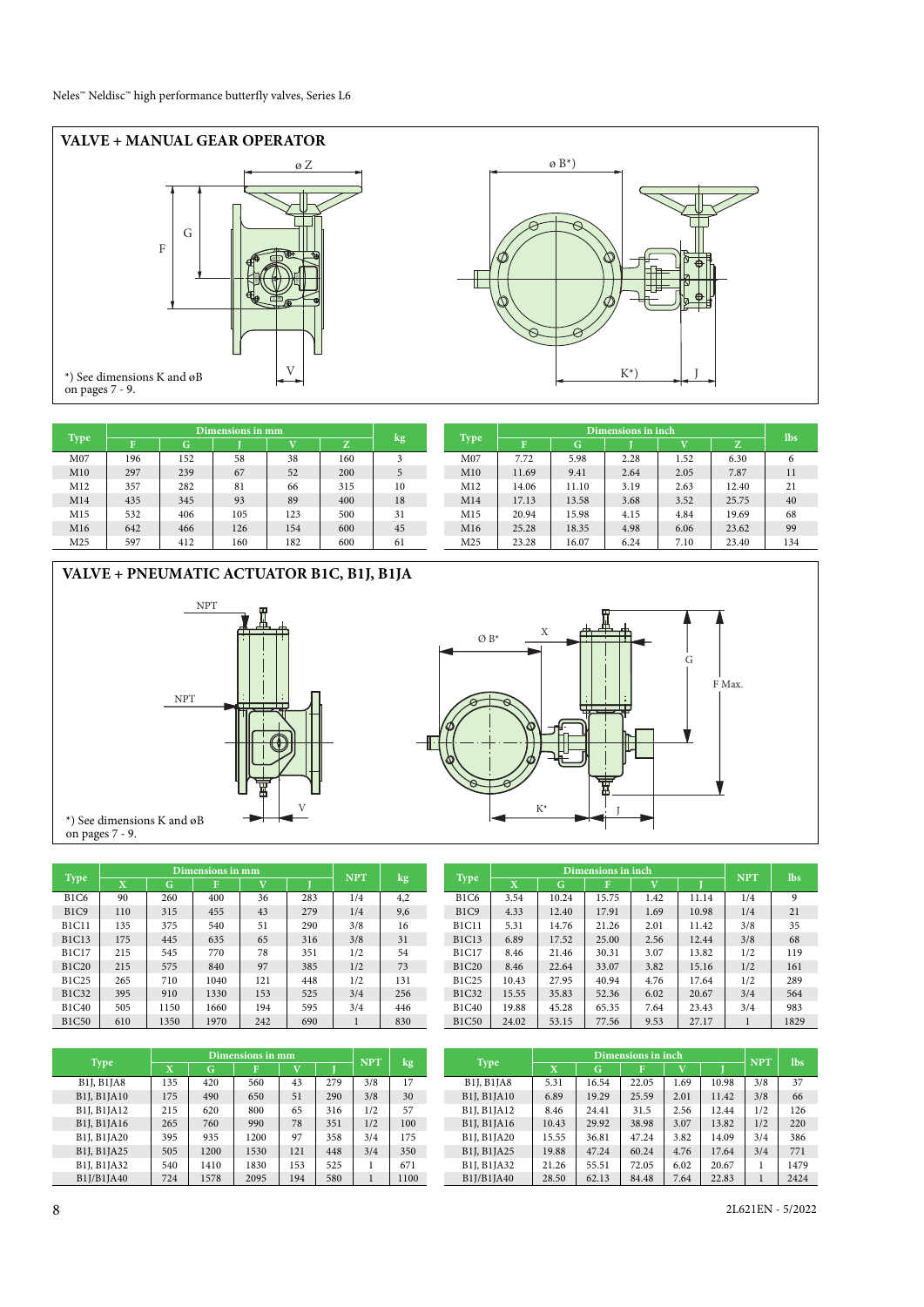### How to order

| <u>2. 3. 4. 5. 6. 7. 8. 9.</u> |  |  |              | $10.$ |  |  |
|--------------------------------|--|--|--------------|-------|--|--|
|                                |  |  | $\mathbf{A}$ |       |  |  |

| 1. Sign,  | <b>S-disc construction</b>                                                                                                                                                                                                                                                                                                       |  |  |  |  |
|-----------|----------------------------------------------------------------------------------------------------------------------------------------------------------------------------------------------------------------------------------------------------------------------------------------------------------------------------------|--|--|--|--|
| $S-$      | Flow balancing trim on downstream side of the body flow port                                                                                                                                                                                                                                                                     |  |  |  |  |
|           |                                                                                                                                                                                                                                                                                                                                  |  |  |  |  |
| 2. Sign   | <b>Product series/design</b>                                                                                                                                                                                                                                                                                                     |  |  |  |  |
| <b>L6</b> | L6C and L6D pressure ratings are flanged and face-to-face according to<br>EN 558 part 1, basic serie 13, ISO 5752 series 13, API 609 category $\check{B}$ ,<br>double flanged, short pattern<br>L6F and L6F/D are flanged and face-to-face according to EN 558 part 1,<br>basic serie 14, ISO 5752 series 14, API 609 category B |  |  |  |  |
|           |                                                                                                                                                                                                                                                                                                                                  |  |  |  |  |
| 3. Sign   | <b>Pressure rating</b>                                                                                                                                                                                                                                                                                                           |  |  |  |  |
| C         | Body ASME Class 150                                                                                                                                                                                                                                                                                                              |  |  |  |  |

|     | Body ASME Class 150                                     |
|-----|---------------------------------------------------------|
| D   | Body ASME Class 300                                     |
| F/D | Body ASME Class 600 / Internals ASME Class 300          |
| F/E | Body ASME Class 600 / Internals extended ASME Class 300 |
|     |                                                         |

| 4. Sign                       | Seat design                                                                                                                                                                                                                                                      |
|-------------------------------|------------------------------------------------------------------------------------------------------------------------------------------------------------------------------------------------------------------------------------------------------------------|
| B<br>not<br>L6F/D or<br>L6F/E | Metal seat<br>- actuator mounting manufacturer standard / metric threads with drive<br>shaft with 2 key ways<br>- pipe flange threads according to pipe flange standard applied (sign 13)<br>Used together with sign 5, codes $N$ , C, H, S (also NACE versions) |

| 5. Sign                 | Construction                                                                                                                                                                                                                                                                                                                                                 |
|-------------------------|--------------------------------------------------------------------------------------------------------------------------------------------------------------------------------------------------------------------------------------------------------------------------------------------------------------------------------------------------------------|
| Ν<br>or<br>IN (NACE)    | STANDARD in size range 4"24"(cl.150, cl.300)<br>$- t_{\text{max}} = +425 \text{ °C}$ / +800 $\text{°F}$<br>- bearings cobalt based alloy, shaft bearing surface nitrated<br>(17-4PH shaft)<br>- body and blind flange gaskets graphite<br>- bare shaft valve ATEX II 2 G c<br>- not used in L6F/D or L6F/E                                                   |
| A                       | Standard design in size range 04"24" (cl.150, cl.300)<br>- Bearings PTFE + C25 + AISI 316 or PTFE + C25 + Alloy 625<br>depending<br>on body material, shaft bearing surface non-nitrated.<br>- tmax = +260 °C / +500 °F<br>- Gr. 630 (17-4PH) shaft<br>- body and blind flange gaskets graphite                                                              |
| U<br>or<br>IU (NACE)    | Standard design in size range 28"80" (cl.150, cl.300) and 4"-36" (L6F/D<br>& L6F/E)<br>- Tmax + 425 °C/+800 °F<br>- shaft bearings surfaces chrome plated<br>- bearings NITRONIC 60 (not NACE)<br>- bearings cobalt based alloy (NACE)<br>- body and blind flange gaskets graphite<br>- clamp ring screws Gr. 660 (NACE)<br>- bare shaft valve ATEX II 2 G c |
| Н<br>or<br>1H (NACE)    | High temperature / High Cycle<br>- bearing surfaces of shafts cobalt based alloy<br>- bearings cobalt based alloy<br>- body and blind flange gaskets graphite<br>(ATEX II 2 G c)                                                                                                                                                                             |
| С                       | Cryogenic, t= -200 +260 °C, code C<br>t= -50 °C or -100 °C +260 °C, code 1C<br>t= -200 +260 °C, code 2C<br>- extended bonnet and drive shaft<br>(Cryo extension for T = -200 $^{\circ}$ C to +260 $^{\circ}$ C)<br>- bearings PTFE+ C25 + AISI 316<br>- body and blind flange gaskets graphite                                                               |
| Χ<br>or<br>1X<br>(NACE) | LOW EMISSION CONSTRUCTION<br>- Low emission graphite packing<br>- Low emission blind flange<br>- Low emission blind flange bolting<br>- Otherwise as construction "N" or "1N"                                                                                                                                                                                |
| S<br>or<br>1S (NACE)    | STEAM JACKET WITH BEARING PROTECTION<br>- steam jacket on valve body and graphite bearing protection,<br>otherwise as construction "BN" or "BU"                                                                                                                                                                                                              |
| Ζ                       | OXYGEN CONSTRUCTION<br>-BAM tested non-metallic materials<br>$-T = -50  + 200 °C$<br>-Max pressure as per body rating<br>-Bearings cobalt based alloy<br>-Oxygen cleaning acc. to manufacturer internal procedures.<br>-Recommended typecodes L___BZH_AACAG or L__<br>BZH_AMMKG or L_ _ _BZH_MMMKG                                                           |

Note! Only "Z" construction available for oxygen flow media. Not to be used with other flow medias.

| $6.$ Sign | <b>Size</b>                                                                                                        |
|-----------|--------------------------------------------------------------------------------------------------------------------|
|           | <b>L6C</b> : 04, 06, 08, 10, 12, 14, 16, 18, 20, 24, 28, 30, 32, 36, 38, 40, 42, 48, 52,<br>54, 56, 60, 64, 72, 80 |
|           | L6D: 04, 06, 08, 10, 12, 14, 16, 18, 20, 24, 26, 28, 30, 32, 36, 40, 42, 44, 48,<br>50, 56                         |
|           | L6F/D & L6F/E: 04, 06, 08, 10, 12, 14, 16, 18, 20, 24, 28, 30, 36                                                  |
|           |                                                                                                                    |
| 7. Sign   | <b>Body materials</b>                                                                                              |
|           | $\sqrt{2}$<br>$1.0773$ $1.0773$                                                                                    |

| ASTM A 351 gr. CF8M. Standard. |
|--------------------------------|
| ASTM A 216 gr. WCB. Standard.  |
| ASTM A 352 gr. LCC             |

| $\setminus$ 8. Sign | Disc material                         |
|---------------------|---------------------------------------|
|                     | ASTM A 351 gr. CF8M / F 316. Standard |

| $\sqrt{9}$ . Sign | Shaft and pin material                           |  |
|-------------------|--------------------------------------------------|--|
|                   | Gr. 630 (17-4PH). Standard.                      |  |
| Н                 | Nimonic 80A (high temp. above +425 °C / +800 °F) |  |

| $10.$ Sign        | <b>Seat material</b>                                                     |  |  |
|-------------------|--------------------------------------------------------------------------|--|--|
|                   | <b>Standard</b>                                                          |  |  |
| А<br>not<br>L6F/E | Incoloy 825, hard chrome plated.                                         |  |  |
| B                 | W.no. 1.4418, hard chrome plated (AVESTA 248 SV).                        |  |  |
| D<br>not<br>L6F/E | F6NM, hard chrome plated (Nace)<br>$t = -75$ °  +425 °C / -100°  +800 °F |  |  |
| H                 | Nimonic 80A, hard chrome plated, (high temp. above +425 °C / +800 °F).   |  |  |

| Packing material option<br>$\vert$ 11. Sign $\vert$ |  |
|-----------------------------------------------------|--|
| Live loaded graphite packing, Fire-safe<br>G        |  |
| Live loaded PTFE V-ring packing                     |  |

| $12.$ Sign | <b>Flange facing</b>                                                                                                              |
|------------|-----------------------------------------------------------------------------------------------------------------------------------|
| ٠          | Ra 3.2 - 6.3, standard, without sign<br>cover:<br>EN 1092-1 Type B1 (Ra 3.2 - 12.5)<br>  ASME B16.5, Ra 3.2 - 6.3 (125 - 250 μin) |

| 13. Sign $\vert$         | <b>Flange drilling</b>                                                                               |
|--------------------------|------------------------------------------------------------------------------------------------------|
| $\overline{\phantom{a}}$ | According to ASME B16.5, without sign (4" - 24").<br>According to ASME B16.47 series A (28" and up). |
| B                        | ASME B16.47 Series B Class 150 & Class 300 (size 26" and bigger),                                    |

### **Examples:** Exan<br>L6Cl

| планиргез.          |                                                                                 |
|---------------------|---------------------------------------------------------------------------------|
| Examples:           |                                                                                 |
| $LGBNO8AACAG =$     | Standard construction with<br>metal bearings, stainless<br>steel body and disc. |
|                     | Max. temperature +425 °C                                                        |
| $LGBNO8AACAT =$     | Max. temperature +230 °C                                                        |
| $L6CMU28AACAG =$    | Standard construction in bigger                                                 |
|                     | sizes, metal bearings, stainless                                                |
|                     | steel body and disc.                                                            |
|                     | Max. temperature +425 °C                                                        |
| $LGCH10AAHHG =$     | High temperature construction                                                   |
| $LGBC12AACAG =$     | Cryo construction                                                               |
| $L6$ F/DMU08PACAG = | Standard construction with                                                      |
|                     | metal bearings, carbon steel body and                                           |
|                     | stainless steel disc.                                                           |
|                     | Body ASME Class 600 / Internals ASME                                            |
|                     | Class 300                                                                       |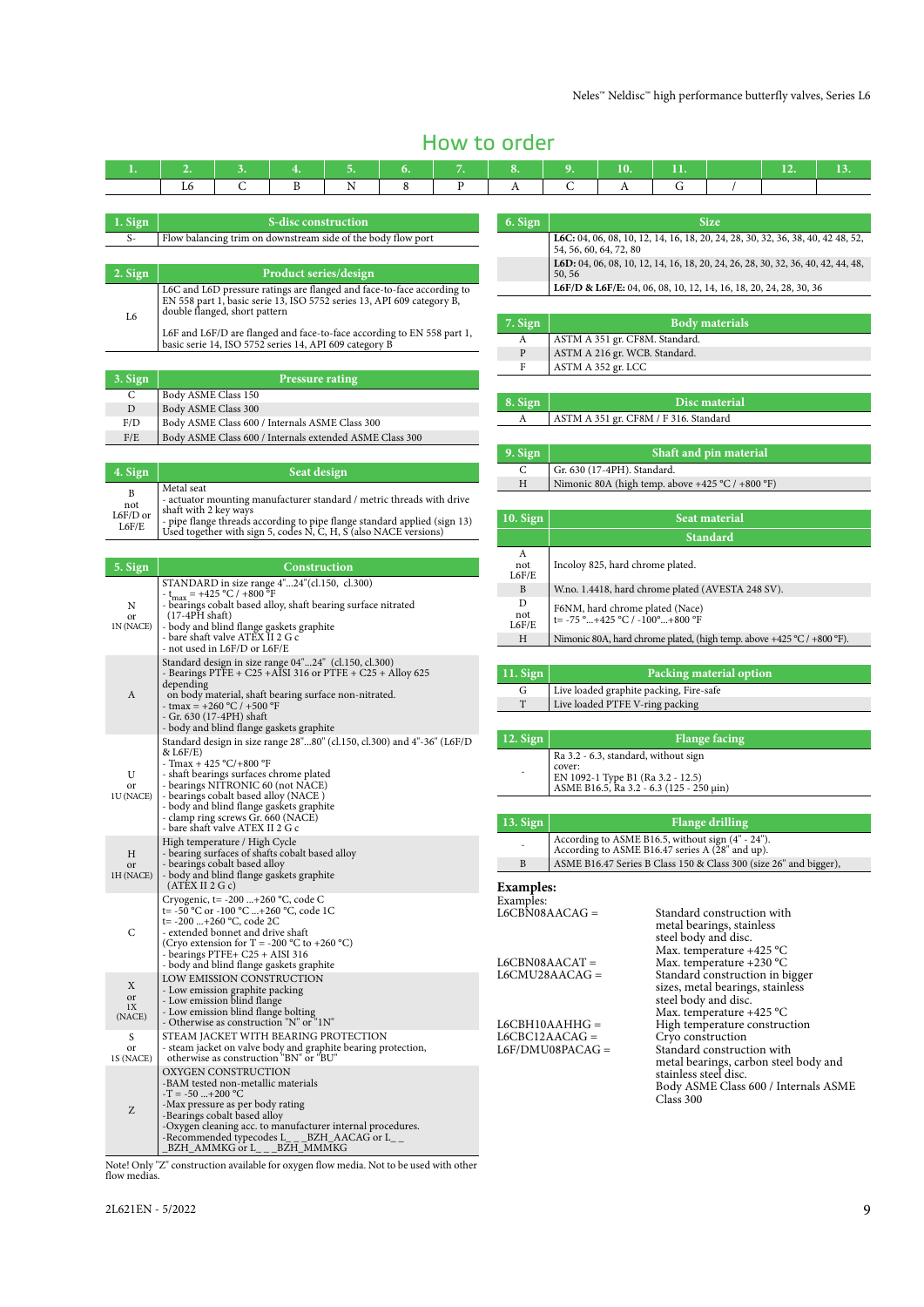Neles<sup>™</sup> Neldisc<sup>™</sup> high performance butterfly valves, Series L6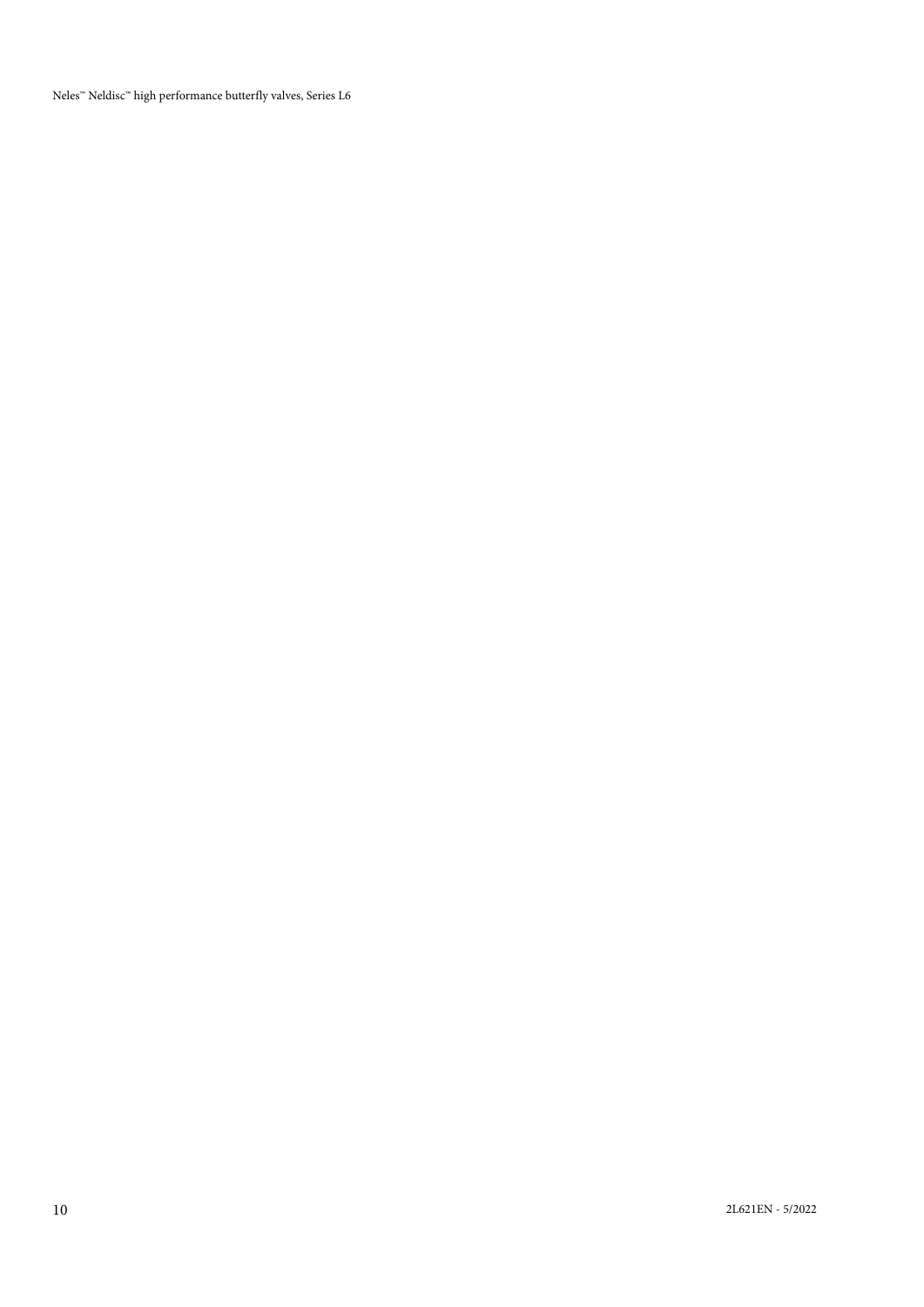$\text{Nelse}^{\text{m}}\text{Neldisc}^{\text{m}}$ high performance butterfly valves, Series L<br/>6